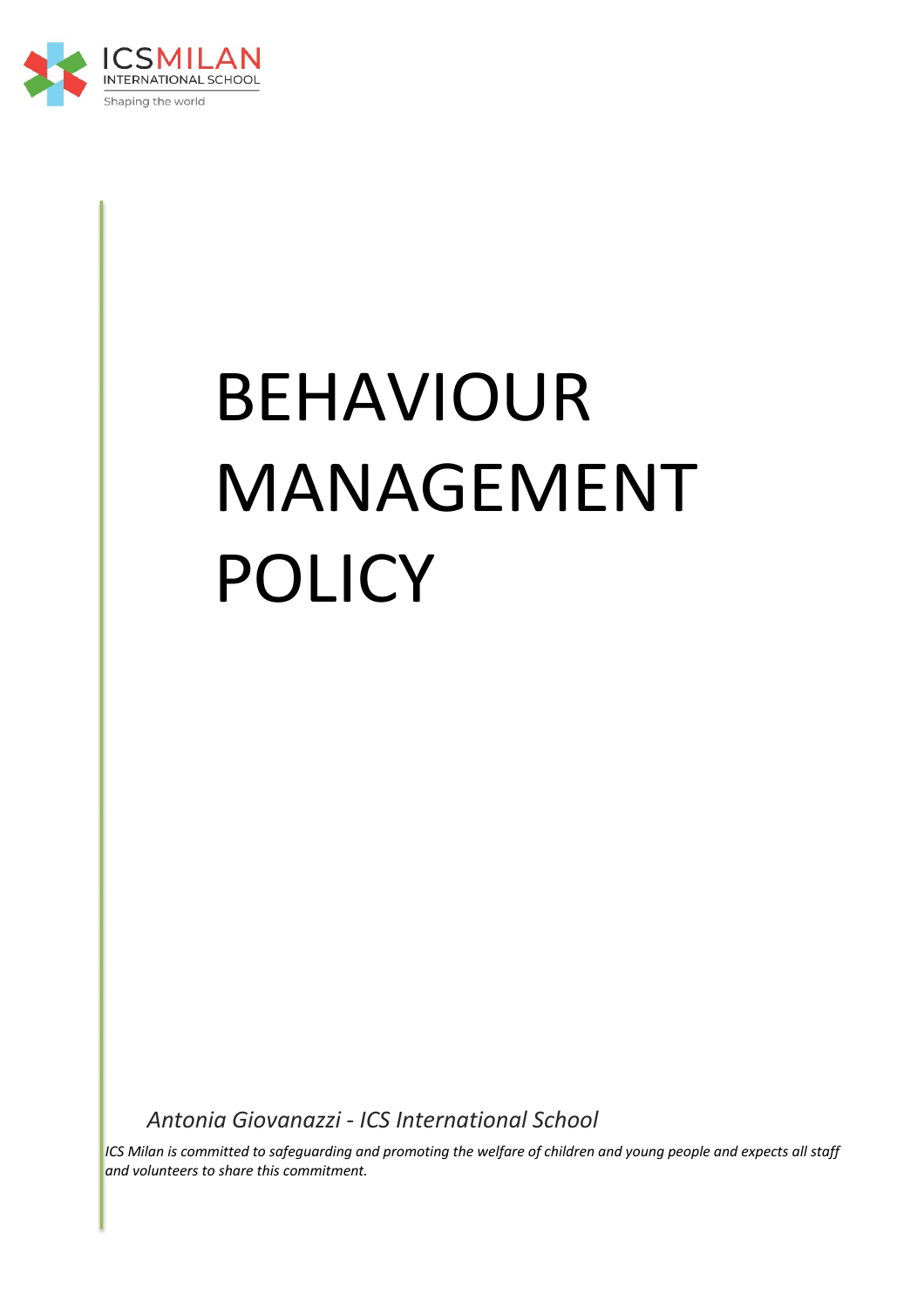This document should be read in conjunction with the following documents:

- Inclusion Documents
- Academic Honesty Policy
- Anti-bullying Policy
- School Regulations

# **Philosophy**

Our school is committed to providing a warm, caring and safe environment for all our students so that they can learn and grow in a relaxed and secure environment. We understand that students thrive best when their personal, social and emotional needs are met and where there are clear and developmentally appropriate expectations for their behaviour. We believe that everybody has the right to be treated with respect and dignity. This policy reflects the fact that most students behave appropriately and are rewarded accordingly. Our aim is to focus on what students do well, minimising attention given to inappropriate behaviour. All adults are required to act as a positive role model and to treat others with care, respect and courtesy at all times. By providing students with ourselves as positive role models we are also able to encourage positive behaviour.

# **Aims and Objectives of this Policy**

- To ensure that students feel safe and respected at school.
- To protect each student's right to learn, work, play and grow in a secure and respectful environment.
- To teach students to take responsibility for their actions and to understand the consequences of acceptable and unacceptable behaviour.
- To encourage students to respect themselves, others and their environment.
- To ensure the use of positive reinforcement to highlight and promote good behaviour.
- To provide a clear set of rules, expectations and consequences for behaviour at ICS which all students, staff and parents are aware of.
- To promote independence and self-discipline so that each student learns to accept responsibility for his/her own behaviour.
- To provide opportunities to develop character and leadership skills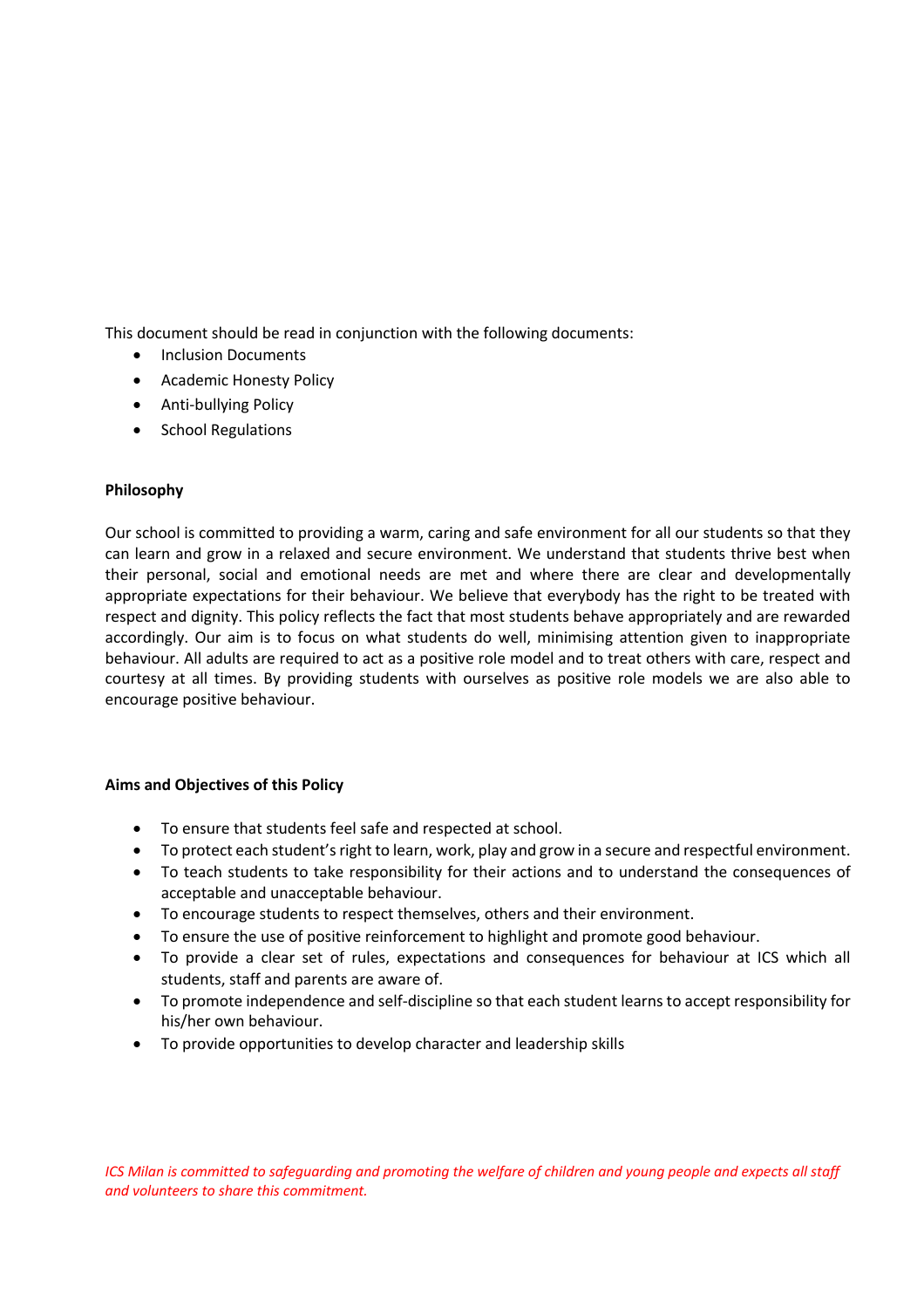#### **EARLY YEARS**

The basis of our Early Years behaviour management strategy is to encourage students to consider the feelings of others and to begin to understand what impact their actions are likely to have. Young children are naturally ego-centric, however as they grow their sense of empathy begins to develop alongside social awareness and increased impulse control. These are skills that need context and constant support which we strive to provide throughout the setting.

Adults model positive behaviour, showing respect and using the appropriate language (verbal and physical) and tone. Within the school environment we set clear and consistent behaviour limits for students. Behavioural expectations are fair and appropriate, and students know what is expected of them. Positive behaviour is encouraged through positive reinforcement. Distraction can be a good means of drawing a young child's attention away from negative choices and therefore we work to understand the children and how certain situations may affect them, looking for 'triggers' to negative or unwanted behaviour.

#### **Promoting positive behaviour**

We work on building student's self-esteem and confidence using praise to help them to understand what is acceptable and what is not. Through the praise of adults and classmates, students recognise for themselves where they do well and learn to repeat positive behaviour. We work with the students to help them receive intrinsic rewards, to understand that they should make good choices not because they are afraid of getting into 'trouble' but because it makes them feel good to do the correct thing, to make people happy by making good choices.

Concrete behaviour management tools may include whole class reward systems such as marbles in a jar and golden time. Teachers may also choose to use individual behaviour reminders such as peg charts, rockets, etc, and visual prompts such as stickers, stamps and certificates.

#### **Dealing with unwanted behaviour**

When dealing with unwanted behaviour, teachers will choose a method or strategy depending on the needs of each individual student. We recognise that all students react and respond differently to behaviour management just as they all have different ways of managing feelings and emotions. Any consequence to unwanted behaviour must be appropriate for the situation and the students involved. Consequences are always fair and consistent. When dealing with incidents of unwanted behaviour teachers consider the following:

• On occasion it may be necessary for a student to have some 'thinking time'. This allows the student a couple of minutes to calm down so that an adult is able to talk to them about what has happened and decide on a better choice.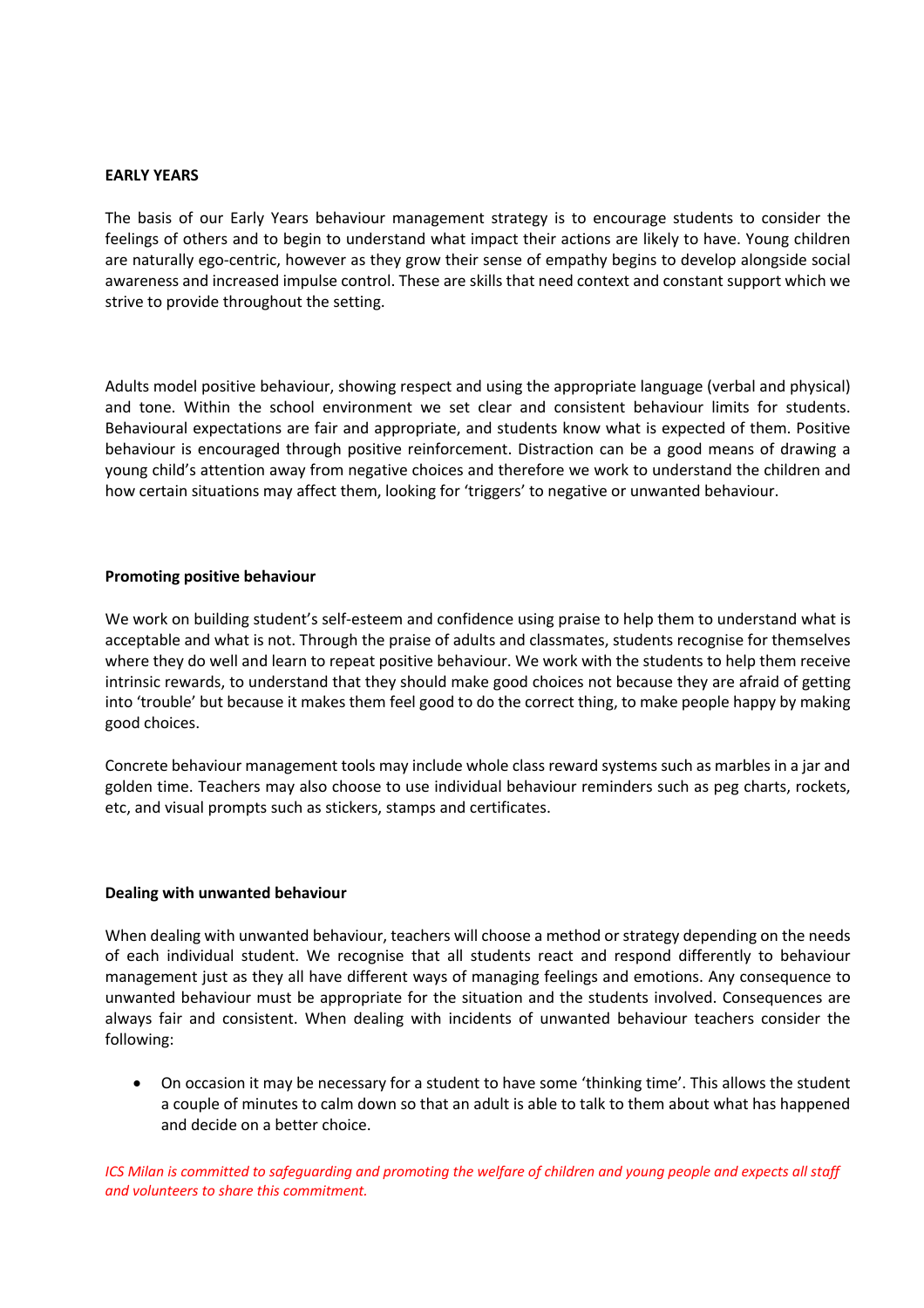- It is always made to clear to students that it is the behaviour that is not wanted, not them. They are always welcome.
- Unwanted behaviour is dealt with as it occurs and by one adult only. Love and attention is given to any student who has been harmed or upset. Empathy is shown to all students involved.
- When disciplining a student, staff always remain calm, get down to the student's level and explain in words that he/she can understand why their behaviour is not acceptable. We understand that English is not the first language of all students at ICS and if possible and when necessary we may use the student's home language.
- The first step for us is always to understand why the behaviour occurred and how, if possible, to avoid a repeat.
- Physical punishment is NEVER used at ICS. Physical restraint (such as holding a student still) will only be used to prevent a student from hurting themselves or others. If physical restraint is used the incident will be recorded and parents informed.
- In the instance of repeated behavioural issues, we will work closely with the families involved to find the best way to support the students and resolve any issues.
- In certain cases, teachers may seek the support and advice of a coordinator who would then refer to the SEN teacher working within the school.

The confidentiality of students and families is always respected, and staff are unable to discuss individual students with anyone other than the parents.

#### **PRIMARY SCHOOL**

In the Primary School our approach continues to focus on highlighting positive behaviour with a strong emphasis on respect. We make our expectations of good behaviour clear to the students and praise them whenever possible. We encourage them to be independent thinkers and to make positive choices with regards to their behaviour and to understand the consequences of their actions. Each class, at the start of the school year, talks about and agrees on a list of class rules (a class agreement, a class contract, etc). These are based upon our whole school rules which we spend time discussing with the students and which we refer to regularly in class, in the playground, at lunchtime and in assembly.

#### **Our School Rules:**

- **We are gentle.** *We don't hurt others.*
- **We are kind and respectful.** *We don't hurt other's feelings.*
- **We listen**. *We don't interrupt.*
- **We are honest**. *We don't cover up the truth.*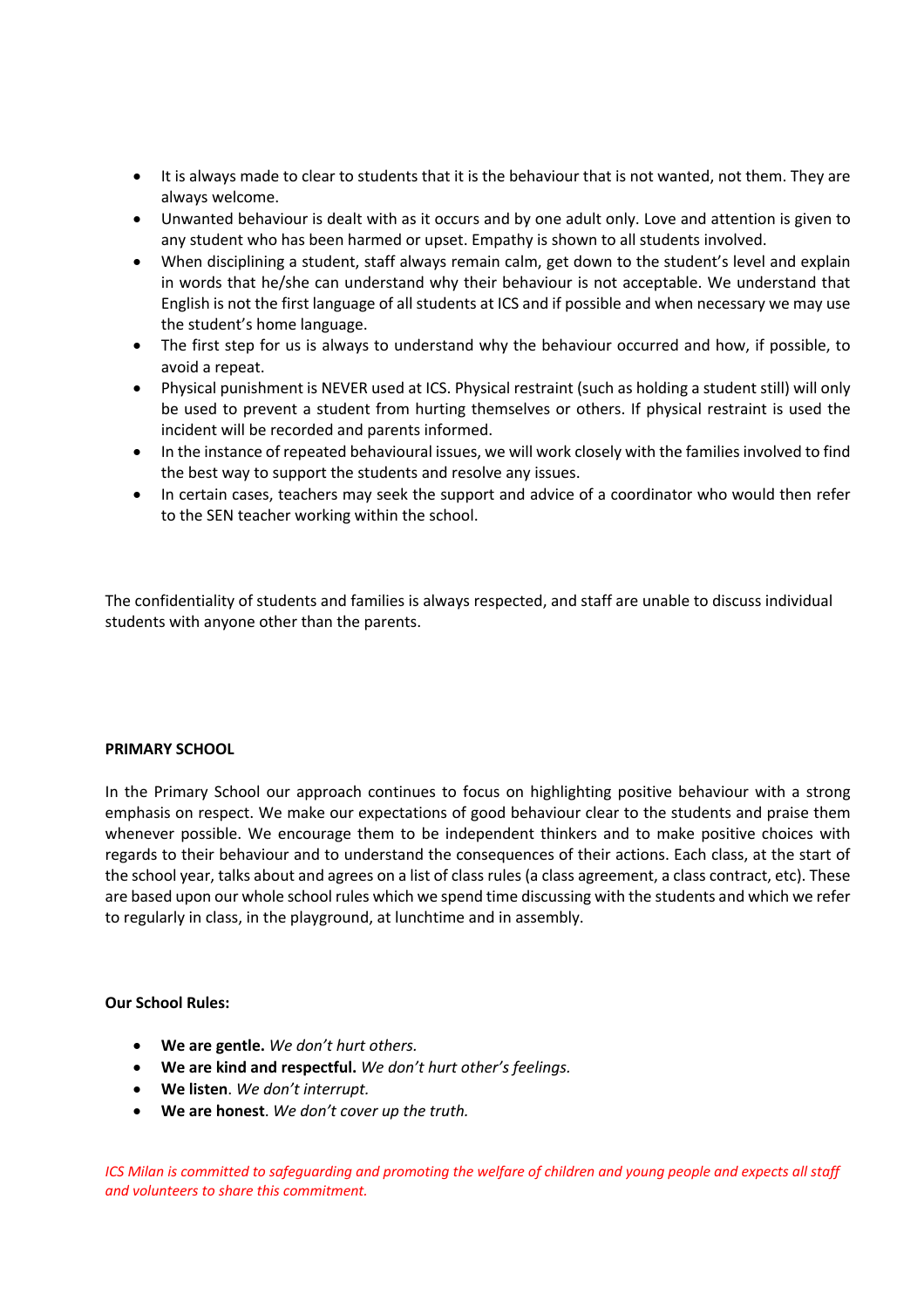- **We work hard.** *We don't waste our own or others' time.*
- **We look after property.** *We don't waste or damage things.*

## **Good behaviour is rewarded by:**

- Verbal praise;
- Privileges helping the teacher, being first, choosing first;
- Group rewards whole class reward systems, 'Golden Time';
- Whole School systems e.g. Top Class award;
- Individual rewards stickers, certificates;
- Public celebrations certificates in assembly, acknowledgement in circle time;
- Feedback to parents verbal daily feedback, 'Good news' messages sent home.

Students are encouraged and given the opportunity to self-monitor and reflect upon their own behaviour and evaluate the impact of their actions, both positive and negative.

Questions that might be used:

- $\triangleright$  Have you respected the class rules today?
- $\triangleright$  What could you have done differently?
- $\triangleright$  Do you think you deserve this reward?
- $\triangleright$  How can you make this situation better?

#### **Unacceptable behaviour**

In the event of unacceptable behaviour we follow a clear and consistent set of procedures, which all staff, students and parents are aware of. The first stage involves the class teacher or the member of staff who witnessed the behaviour and may progress to the Head of Primary. Parents will be kept informed at all stages, initially through an informal face to face conversation with the teacher or an email home. Depending on the severity of the incident it might be necessary to involve the Head of Primary and to meet parents on a more formal basis.

*Unacceptable behaviour includes: repeated and regular lack of respect for the school rules, ignoring teacher's instructions, unkind words to others, aggressive or violent actions towards others, un-safe play, use of bad language, stealing, telling lies, purposefully breaking or damaging school property.*

Bullying is not tolerated at our school and we have a whole school approach to dealing with any reported cases of bullying. Please refer to Anti-Bullying Policy.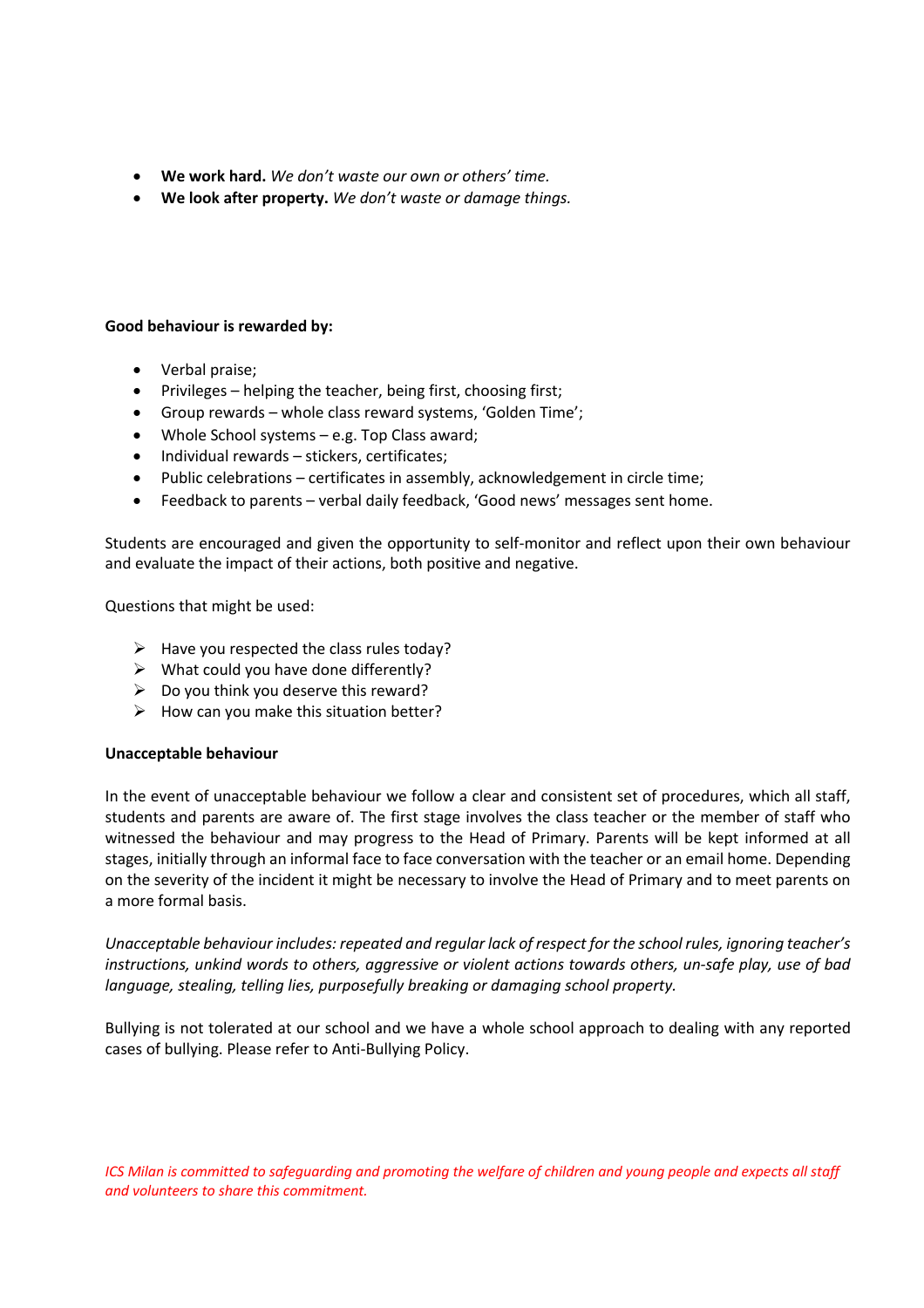## **Unacceptable behaviour is dealt with in the following ways:**

- Teacher highlights inappropriate behaviour and (depending on age of child) corrects student or discusses their actions with them and establishes how to alter behaviour.
- Teacher asks student how they think they can alter or help to make up for their behaviour.
- If incident involves more than one student, they will be encouraged to use conflict resolution strategies to discuss and explain their behaviour to one another.
- If appropriate student will be expected to apologise or amend for their actions.
- In incidences of repeated misbehaviour two verbal warnings are given.
- In class students may also be given a visual warning (name on board; moved down behaviour chart, etc)
- A further incident and student loses a privilege (for e.g. some of their free time, playtime or golden time).
- Student may be removed from the situation for some 'time out' or to work by themselves (in another classroom if appropriate).
- Student may need to finish a task during playtime (but never for the whole playtime) or at home.
- 'Time out' in the playground sitting or standing with the teacher may be used for inappropriate behaviour at playtime.

## **In cases of serious or repeated unacceptable behaviour:**

- Student may need to speak with the Head of Primary during their playtime.
- A discussion will be organised between parents and class teacher.
- Involvement of Head of Primary to discuss behaviour with student and parents and decide upon next steps.
- In severe cases, an Individual Behaviour Plan might be devised with the student in order to help the teacher, Head of Primary and parents to monitor behaviour.

**In cases of severe or repetitive unacceptable behaviour, the following sanctions and consequences may be applied by the school. Each case is discussed individually with parents.**

# **Examples of serious unacceptable behaviour**

Violence towards each other / damaging the school environment / abusive behaviour / racial intolerance/ severe health and safety breach / academic dishonesty / theft / bringing the school into disrepute. Executive Principal Report

\*Internal suspension upto 5 days

\*External suspension up to 5 days

\*Possible permanent expulsion

We recognise that some behaviour management strategies may not apply to some students who do not understand affirmation and consequence. It is important that teachers recognise these differences and adapt the system appropriately. Teachers can communicate sensitively to their classes that certain students can have allowances because of different physical, psychological or developmental challenges they face.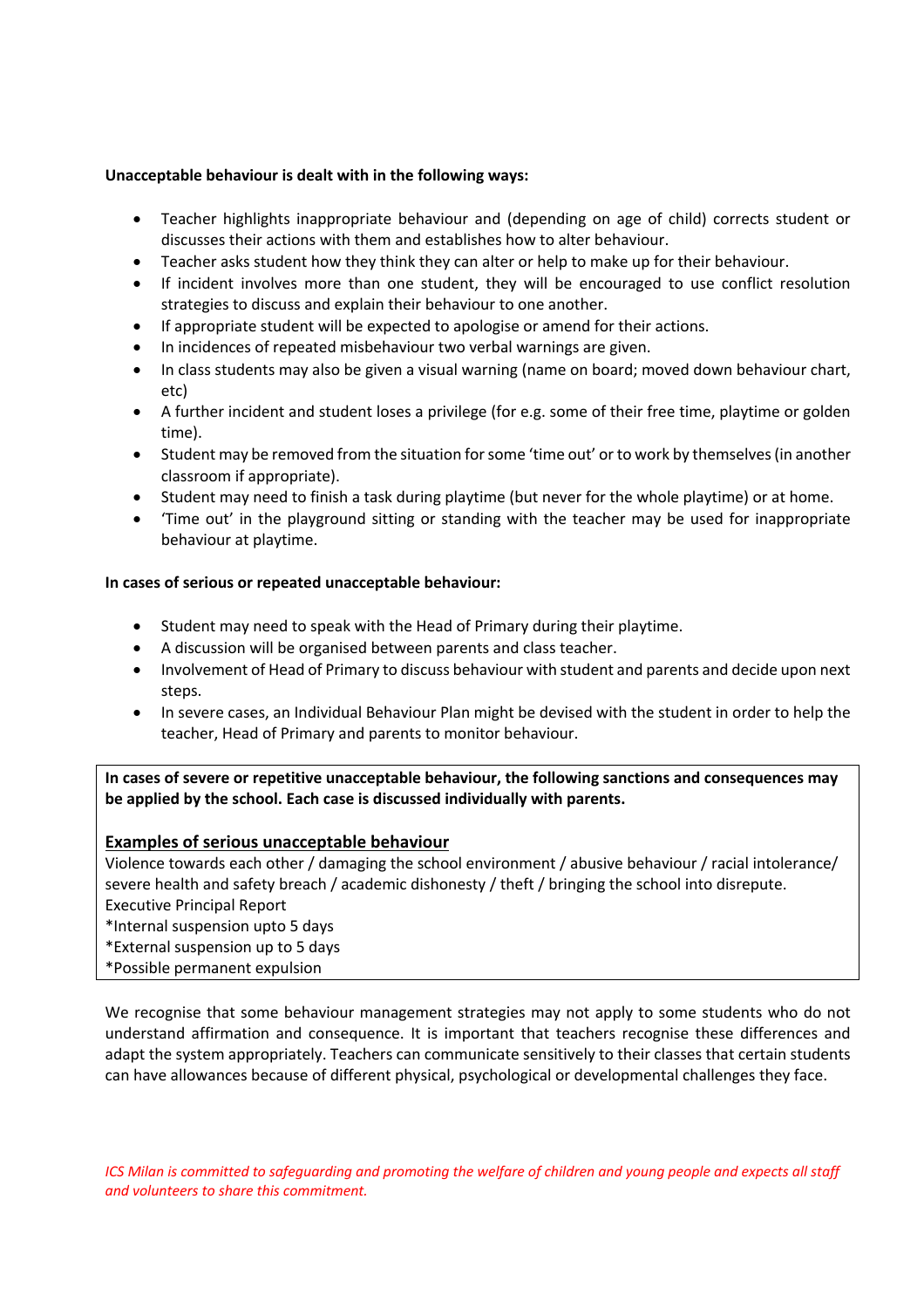When disciplining a student, staff always remain calm and speak in a manner appropriate to the age and development of the student. We keep in mind that for many students at our school English is not their first language so if necessary discussions will also be conducted in their first language to ensure clarity. It should always be made clear to students that it is the behaviour that is unwanted, not them.

We work closely with parents to maintain consistency in discipline methods and we talk privately with the parents of any students who are displaying inappropriate behaviour to try and overcome the problem, and to understand the reasons for the behaviour.

Physical punishment is **never** used. Physical restraint will only be used to prevent a student from hurting themselves or others. If physical restraint is used the incident will be recorded and parents informed.

#### **Secondary School**

#### **Positive Reinforcement**

At ICS Milan we believe that students should be encouraged to behave well and work hard. We use a number of positive ways of recognising appropriate and good behaviour. Whilst our aim is that students should work and behave well for the intrinsic pleasure of the task, we recognise that certain types of reinforcements are sometimes worthwhile and appropriate.

We believe that it is essential that all students receive positive encouragement and have a fair chance to enjoy a range of positive reinforcement. It is noted that students' success in work and behaviour is measured against their previous performance rather than against that of other students in their class.

The following table shows some of the reinforcements that might be utilised to promote positive behaviour.

| <b>Positive Reinforcement</b> | Year 7 - Year 13 Implementation Guideline                                 |
|-------------------------------|---------------------------------------------------------------------------|
| <b>Classroom Essential</b>    | Every class creates a Class Contract at the beginning of the year. These  |
| Agreements                    | agreed ways of behaving are displayed in each classroom and frequently    |
|                               | revisited during whole-class meetings. Students who choose to behave in   |
|                               | unacceptable ways that do not comply with the contract can be reminded of |
|                               | the contract by teachers or other students. The aim is that every student |
|                               | takes ownership of the contract and the agreed ways of behaving, and      |
|                               | therefore understands what is expected.                                   |
| Verbal and non-verbal         | Every opportunity is taken to praise students for their work, behaviour,  |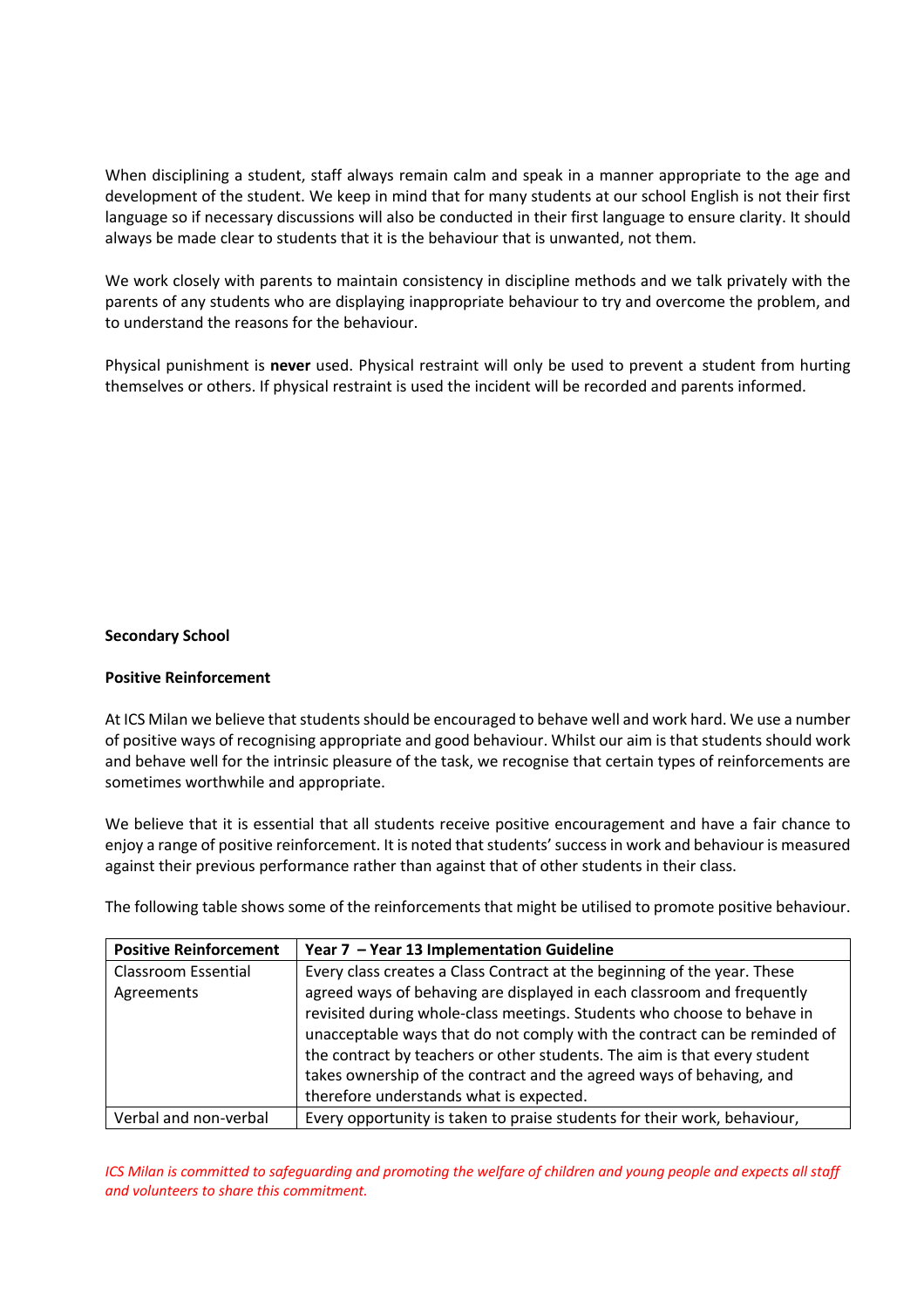| praise                                                                         | effort and commitment. This is seen through instant class and school verbal<br>feedback and also through the marking feedback process.                                                                                                                                                                                              |  |  |
|--------------------------------------------------------------------------------|-------------------------------------------------------------------------------------------------------------------------------------------------------------------------------------------------------------------------------------------------------------------------------------------------------------------------------------|--|--|
| Display of students'<br>work                                                   | Students' work is displayed throughout the school. The displays are updated<br>regularly in order to encourage students to constantly strive to produce work<br>of the highest standard and of which they can be proud. Displays develop an<br>ethos of pride in one's work, as well as maintaining a positive work<br>environment. |  |  |
| Showing work to<br>another teacher,<br>coordinators or<br>Executive Principal. | The Executive Principal or other SLT may be invited to praise individuals,<br>groups or classes in assemblies or by being invited into classrooms when<br>appropriate.                                                                                                                                                              |  |  |
| <b>House Points</b>                                                            | House points are awarded for academic and non-academic progress and<br>achievement.                                                                                                                                                                                                                                                 |  |  |
| Attendance Rewards                                                             | At the end of each term, all students will have excellent attendance<br>rewarded through the presentation of Attendance Certificates.                                                                                                                                                                                               |  |  |
| <b>IB Learner Profile</b><br>Awards, Achievement<br>Certificates, and so on.   | At the end of each term, each Year Group will have certificates awarded<br>according to the Learner Profile attributes. Students will be nominated by<br>their teachers for each of the Learner Profile attributes.                                                                                                                 |  |  |

| Y7-Y13 Levels of Consequences Guideline |                                                                                                                                                                                                                                                                                                                                                  |                           |                                                                                                                                                                                                |                                                                                                                                                                                            |  |  |  |  |
|-----------------------------------------|--------------------------------------------------------------------------------------------------------------------------------------------------------------------------------------------------------------------------------------------------------------------------------------------------------------------------------------------------|---------------------------|------------------------------------------------------------------------------------------------------------------------------------------------------------------------------------------------|--------------------------------------------------------------------------------------------------------------------------------------------------------------------------------------------|--|--|--|--|
| <b>Behaviour</b>                        | <b>Examples of offenses at each</b>                                                                                                                                                                                                                                                                                                              | <b>Intervention</b>       | <b>Consequences</b>                                                                                                                                                                            | Action /                                                                                                                                                                                   |  |  |  |  |
| Level                                   | level                                                                                                                                                                                                                                                                                                                                            |                           |                                                                                                                                                                                                | <b>Communication</b>                                                                                                                                                                       |  |  |  |  |
| Level 1                                 | Low level disruption / off task /<br>late arrival to class / distracting<br>others / lack of respect to each<br>other and staff/ / failing to<br>complete home learning /<br>missing deadlines/ having Ipad<br>or laptop out without being<br>asked/ non educational apps<br>being open including<br>messaging or gaming apps<br>(first offence) | Handle in<br>class.       | *reflection and<br>discussion with<br>classroom<br>teacher<br>* basic classroom<br>management<br>strategies e.g.<br>moving student<br>seat<br>* break time<br>reflection<br>* lunch reflection | Inform tutor and note<br>on ISAMS.                                                                                                                                                         |  |  |  |  |
| Level <sub>2</sub>                      | Continued disruption in class /<br>issues related to health and<br>safety / persistent lateness (3)<br>consecutive) / internal<br>truancy/continued non-<br>compliance / defiance /<br>affecting other students'<br>learning rights / affecting other<br>students' emotional wellbeing                                                           | Form Tutor<br>and teacher | * Teacher and<br>Form tutor<br>reflection and<br>discussion<br>* Teacher and<br>Form<br>email/phone call<br>home<br>* Subject/Tutor                                                            | Form and teacher to<br>communicate home<br>and copy MYP<br>coordinator. Copy of<br>notes on ISAMS. An<br>Action/ Behaviour<br>report plan will be set<br>up which is<br>commented on daily |  |  |  |  |